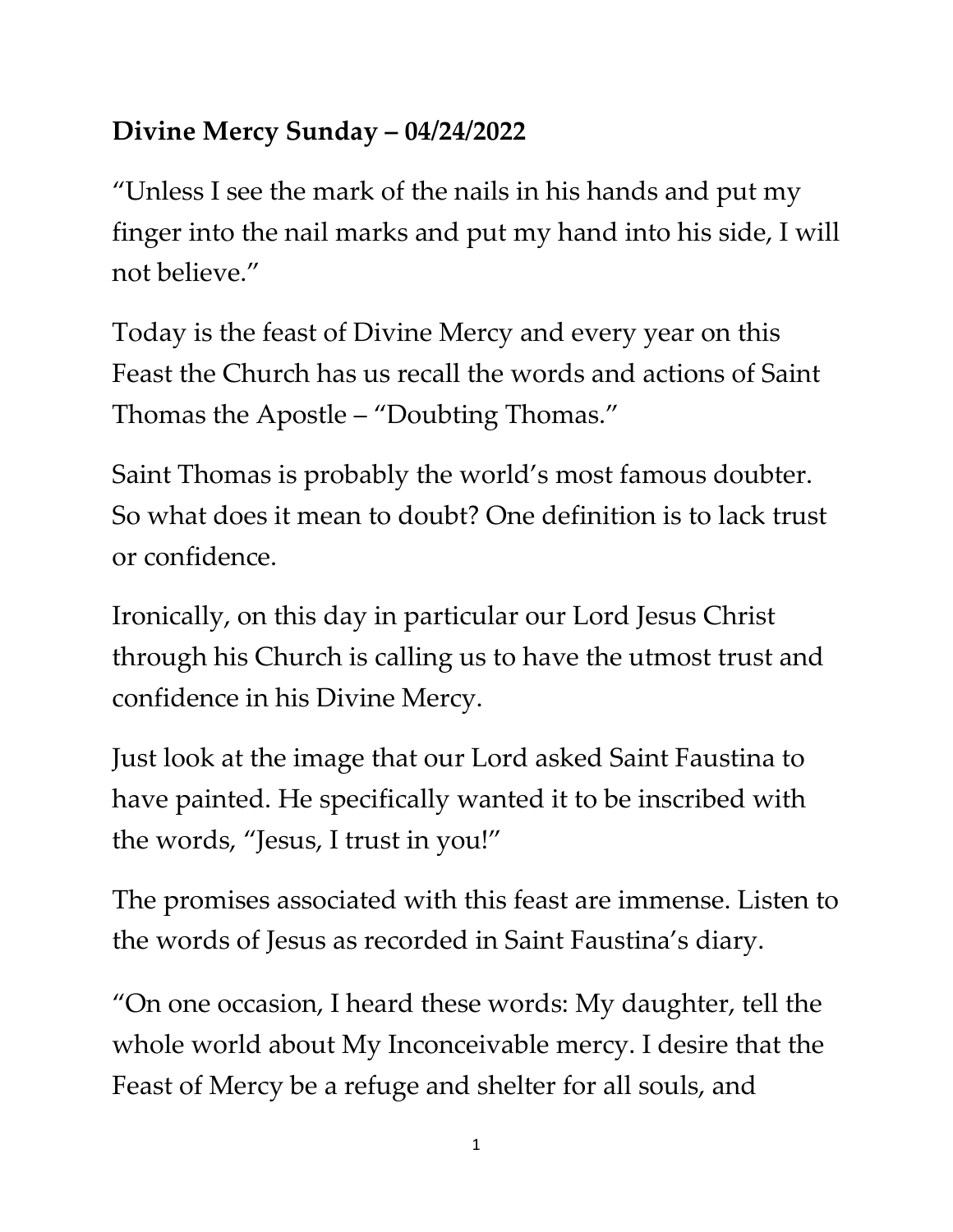especially for poor sinners. On that day the very depths of My tender mercy are open. I pour out a whole ocean of graces upon those souls who approach the fount of My mercy. **The soul that will go to Confession and receive Holy Communion shall obtain complete forgiveness of sins and punishment.** On that day all the divine floodgates through which grace flow are opened. Let no soul fear to draw near to Me, even though its sins be as scarlet. My mercy is so great that no mind, be it of man or of angel, will be able to fathom it throughout all eternity. The Feast of Mercy emerged from My very depths of tenderness. It is My desire that it be solemnly celebrated on the first Sunday after Easter. Mankind will not have peace until it turns to the Fount of My Mercy."

So why exactly does the Church ask us to reflect on Saint Thomas' doubt on this day?

Well, it was no accident. God knew from all eternity that Saint Thomas would doubt and therefore determined from all eternity that the world would know about it, witness his conversion and be converted themselves.

In a marvelous way God's mercy arranged that the disbelieving disciple, in touching the wounds of his master's body, should heal our wounds of disbelief.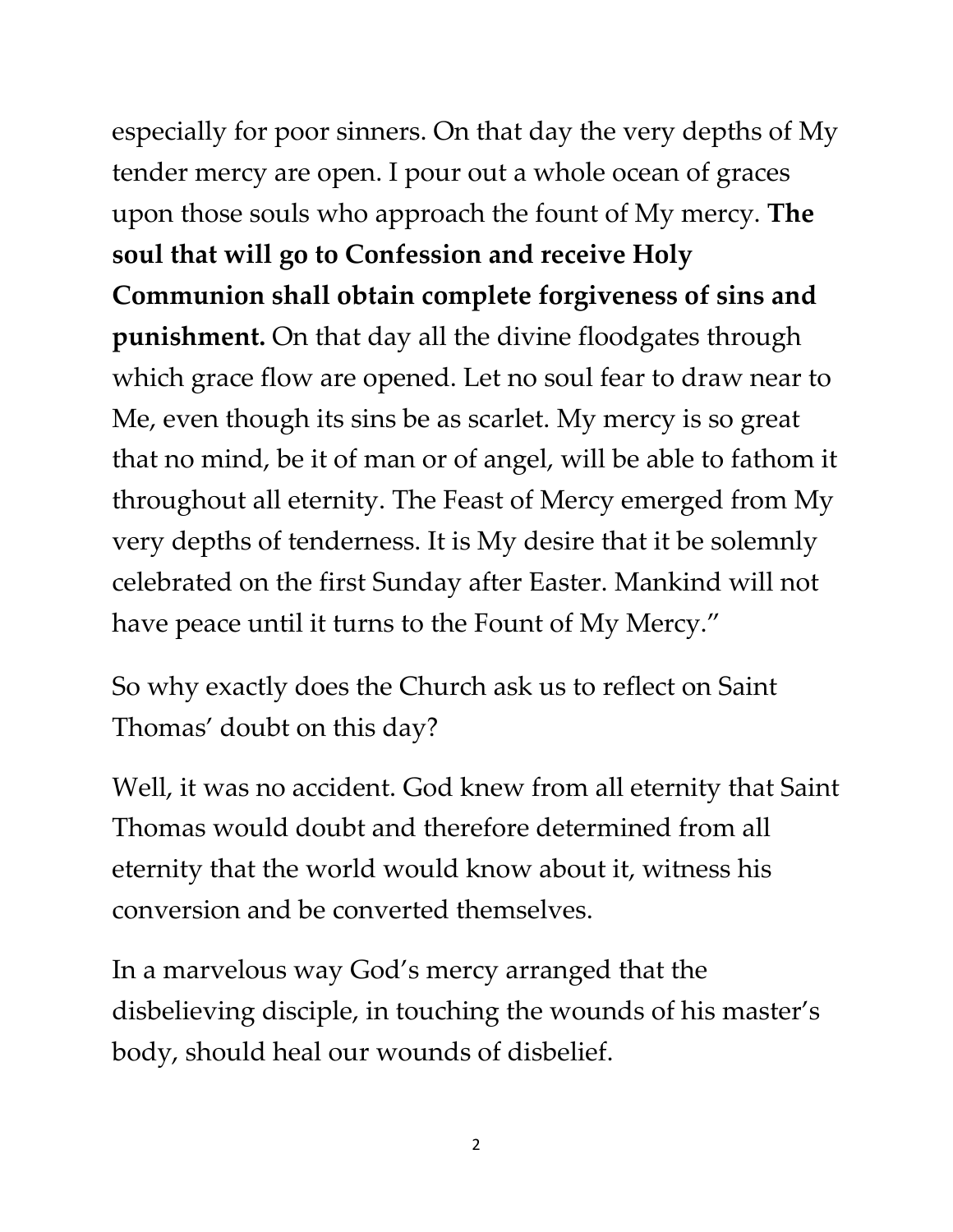Jesus wants all souls to know that, on this day, in a very special way, all the divine floodgates through which grace flow are opened. That no soul should fear to draw near to him, even though its sins be as scarlet.

If the door or our heart is closed and locked then today is the day to abandon all caution and swing it wide open.

Jesus is standing in our midst offering us his peace, beckoning us, like Saint Thomas, to trust in him and believe.

Mankind will not have peace until it turns to the Fount of Jesus' Divine Mercy – neither in our hearts nor in the world – and God knows we need his peace in the world today more than ever.

Jesus said to Saint Thomas, "Peace be with you…be not unbelieving but believe." And Saint Thomas responded with total abandon, "My Lord and my God!"

Today let's turn our hearts to Jesus and his Divine Mercy and receive the peace that only he can give so that we too may believe and with the utmost trust exclaim, like Saint Thomas, "My Lord and my God!"

"Jesus I trust in you!"